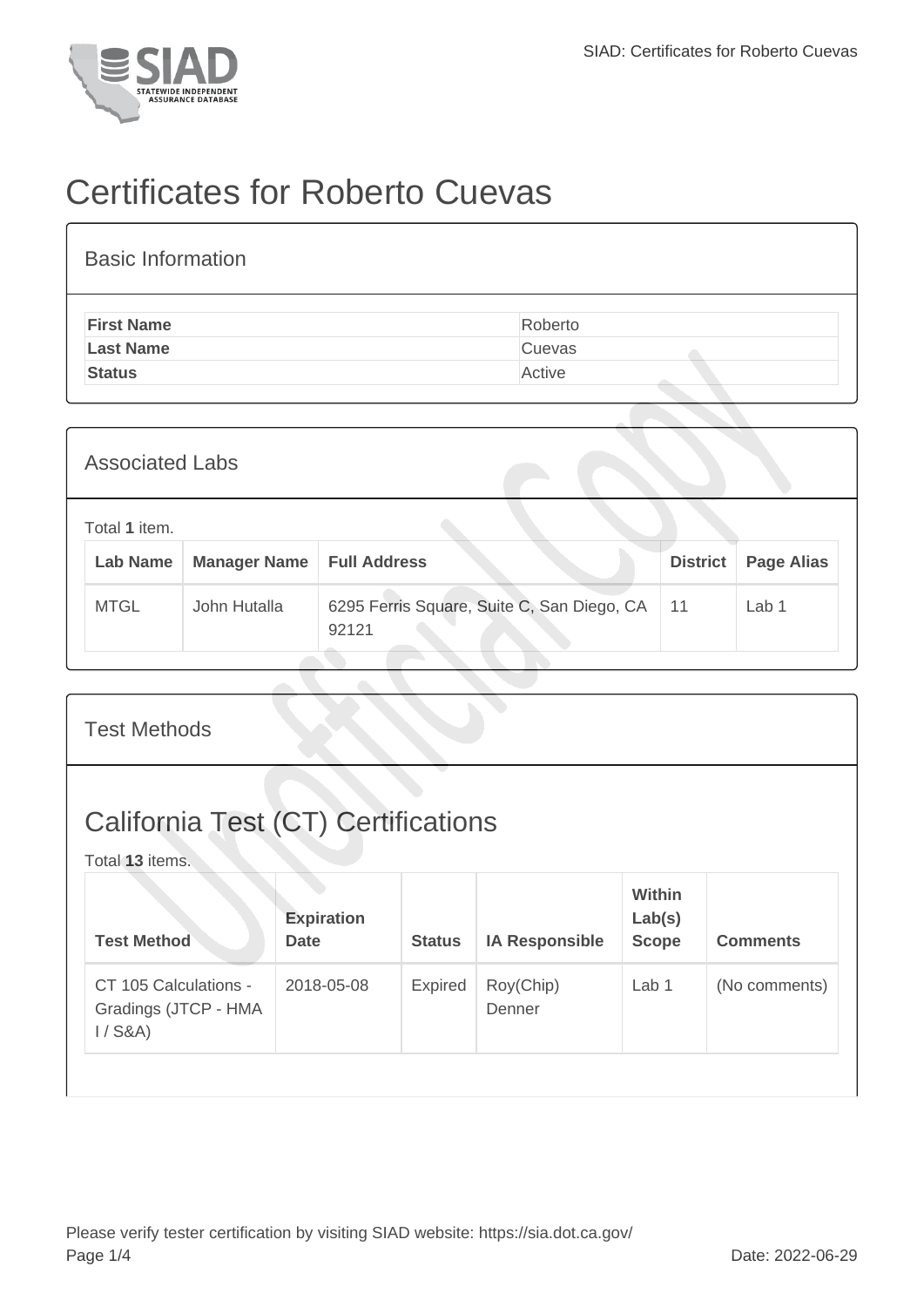

| <b>Test Method</b>                                                                  | <b>Expiration</b><br><b>Date</b> | <b>Status</b>  | <b>IA Responsible</b> | <b>Within</b><br>Lab(s)<br><b>Scope</b> | <b>Comments</b> |
|-------------------------------------------------------------------------------------|----------------------------------|----------------|-----------------------|-----------------------------------------|-----------------|
| CT 106 Definitions -<br>Specific Gravity (SpG)                                      | 2018-05-08                       | Expired        | Roy(Chip)<br>Denner   | Lab <sub>1</sub>                        | (No comments)   |
| CT 201 Sample<br>Preparation - Soil and<br>Aggregates (JTCP -<br><b>S&amp;A)</b>    | 2018-05-08                       | Expired        | Roy(Chip)<br>Denner   | Lab <sub>1</sub>                        | (No comments)   |
| CT 202 Sieve analysis<br>- Fine and Coarse<br>Aggregates (JTCP -<br><b>S&amp;A)</b> | 2018-05-08                       | Expired        | Roy(Chip)<br>Denner   | Lab <sub>1</sub>                        | (No comments)   |
| CT 217 Sand<br>Equivalent (JTCP -<br><b>S&amp;A)</b>                                | 2018-05-08                       | <b>Expired</b> | Roy(Chip)<br>Denner   | Lab <sub>1</sub>                        | (No comments)   |
| CT 227 Cleanness<br>Value (JTCP - S&A)                                              | 2018-05-08                       | <b>Expired</b> | Roy(Chip)<br>Denner   | Lab <sub>1</sub>                        | (No comments)   |
| CT 504 Air Content of<br>PCC - Pressure<br>Method (JTCP - PCC)                      | 2023-12-08                       | Active         | Sarbjit Grewal        | Lab <sub>1</sub>                        | (No comments)   |
| CT 518 Unit Weight -<br>PCC (JTCP - PCC)                                            | 2023-12-08                       | Active         | Sarbjit Grewal        | Lab <sub>1</sub>                        | (No comments)   |
| CT 539 Sampling<br>Fresh Concrete (JTCP<br>$- PCC$                                  | 2023-12-08                       | Active         | Sarbjit Grewal        | Lab <sub>1</sub>                        | (No comments)   |
| CT 540 Making<br>Cylinders - PCC (JTCP<br>$- PCC$                                   | 2023-12-08                       | Active         | Sarbjit Grewal        | Lab <sub>1</sub>                        | (No comments)   |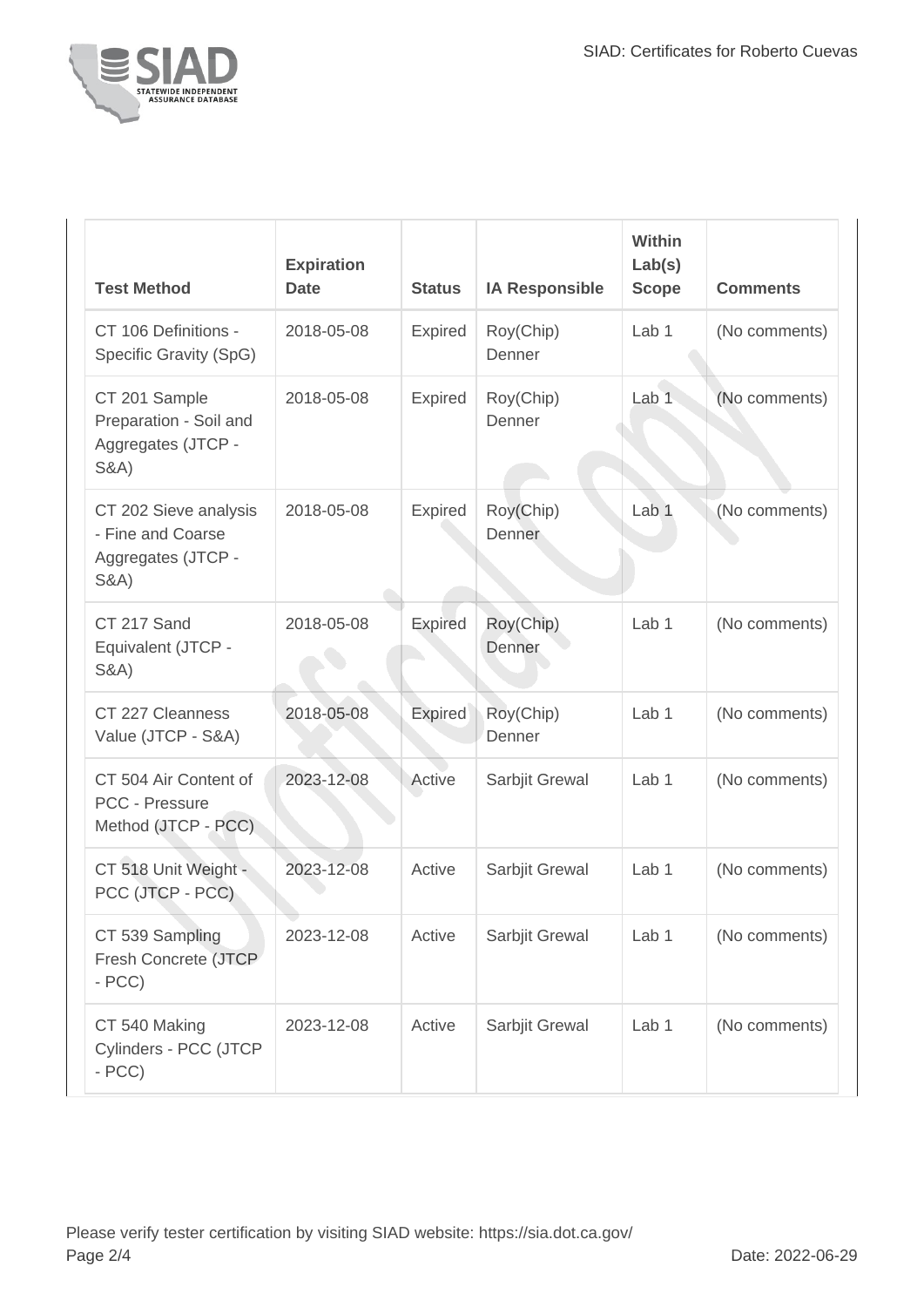

| <b>Test Method</b>                                                      | <b>Expiration</b><br><b>Date</b> | <b>Status</b> | <b>IA Responsible</b> | Within<br>Lab(s)<br><b>Scope</b> | <b>Comments</b> |
|-------------------------------------------------------------------------|----------------------------------|---------------|-----------------------|----------------------------------|-----------------|
| CT 543 Air Content of<br><b>PCC - Volumetric</b><br>Method (JTCP - PCC) | 2023-12-08                       | Active        | Sarbjit Grewal        | Lab 1                            | (No comments)   |
| CT 556 Slump - PCC<br>(JTCP - PCC)                                      | 2023-12-08                       | Active        | Sarbjit Grewal        | Lab 1                            | (No comments)   |
| CT 557 Temperature -<br>PCC (JTCP - PCC)                                | 2023-12-08                       | Active        | Sarbjit Grewal        | Lab 1                            | (No comments)   |

## AASHTO/ASTM Proficiencies

Total **5** items.

| <b>Test Method</b>                                                   | <b>Expiration</b><br><b>Date</b> | <b>Status</b> | <b>IA Responsible</b> | <b>Within</b><br>Lab(s)<br><b>Scope</b> | <b>Comments</b> |
|----------------------------------------------------------------------|----------------------------------|---------------|-----------------------|-----------------------------------------|-----------------|
| AASHTO T166 Bulk<br>SpG of Compacted<br>HMA - SSD (JTCP -<br>HMA II) | 2024-02-18                       | Active        | Sarbjit Grewal        | Lab 1                                   | (No comments)   |
| AASHTO T209 Max<br>SpG and Density - HMA<br>(JTCP - HMA II)          | 2024-02-18                       | Active        | Sarbjit Grewal        | Lab 1                                   | (No comments)   |
| AASHTO T269 Percent<br>Air Voids - HMA (JTCP<br>$-HMA II)$           | 2024-02-18                       | Active        | Sarbjit Grewal        | Lab 1                                   | (No comments)   |
| AASHTO T275 Bulk<br>SpG - HMA (JTCP -<br>HMA II)                     | 2024-02-18                       | Active        | Sarbjit Grewal        | Lab 1                                   | (No comments)   |